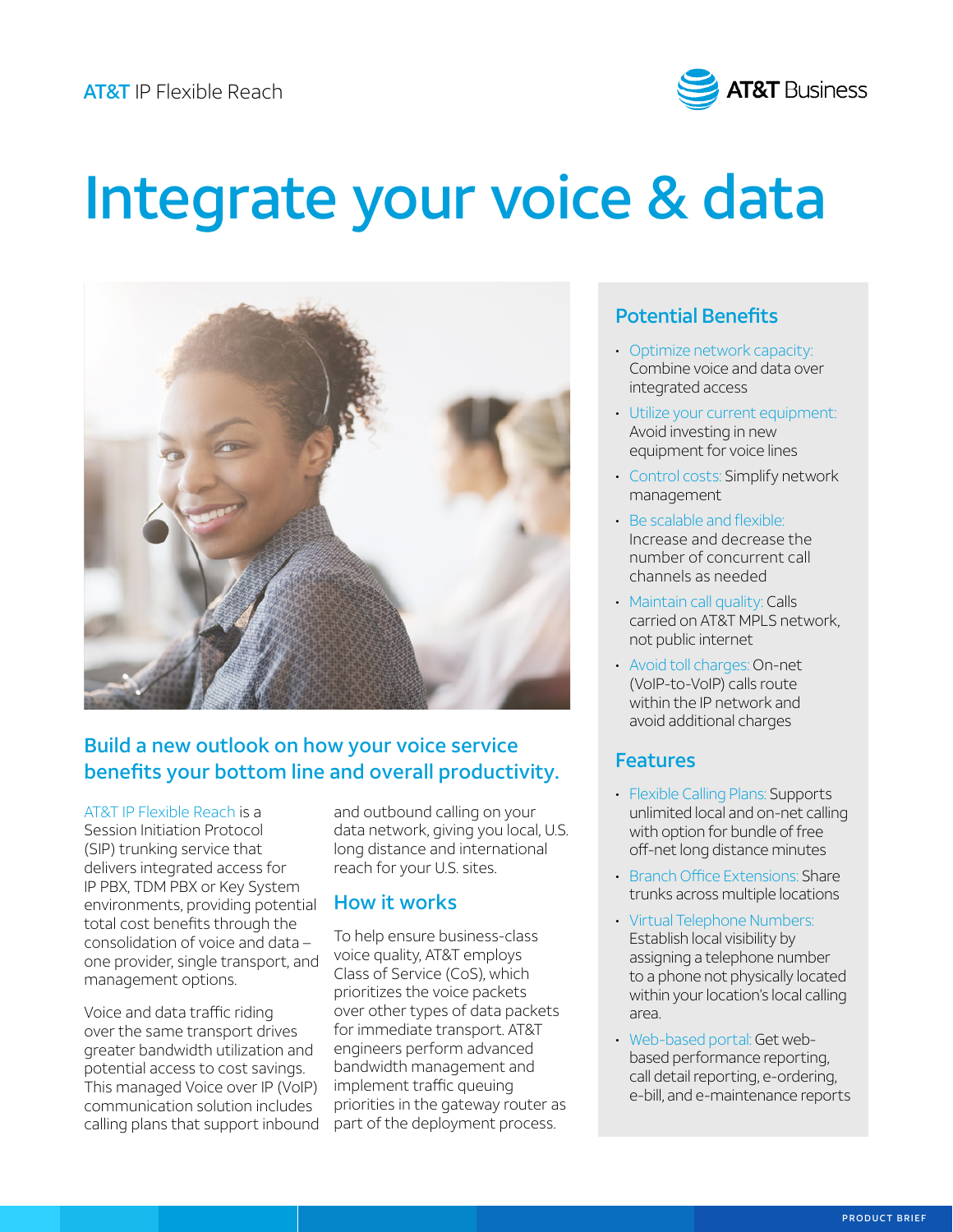

AT&T IP Flexible Reach helps maximize the efficiency of your communications infrastructure. To help ensure your migration is smooth, we provide design, implementation, and lifecycle management that helps assure your migration is smooth.

# Calling plans

#### AT&T has a variety of calling plans to fit your business needs:

- The long distance plan (Calling Plan A) provides unlimited on-net calling between your VoIP-enabled sites with competitive per minute long distance and international rates.
- The local and long distance plan (Calling Plan B) (U.S. only) provides unlimited on-net and local

calling with competitive per minute long distance and international rates. Supports E911/911 calling.

- The local and long distance plan (MOW Calling Plan B) provides unlimited on-net calling with competitive per minute local, long distance, and international rates. Supports Emergency calling.
- The local and long distance package (Calling Plan C, U.S. only) provides unlimited on-net and local calling with a long distance package that includes competitive per minute international rates, plus 300 minutes of outbound U.S. off-net calling per concurrent call, aggregated across your enterprise. Per-minute charges apply for usage over the bundled minutes. Supports E911/911 calling.



# The IP VPN foundation

AT&T IP Flexible Reach is supported on AT&T Dedicated Internet Service and AT&T VPN services, giving you options that support your connectivity and bandwidth needs. AT&T supports a wide variety of access speeds. These services take advantage of our Global MPLS Network, giving you the foundation for virtually seamless voice and data communications across your business.

# Virtual telephone numbers

AT&T IP Flexible Reach supports both local and Virtual Telephone Numbers (VTNs). VTNs enable you to assign a telephone number from virtually anywhere, to a phone that is not physically located within your location's local calling area. You can establish local visibility within that calling area.\*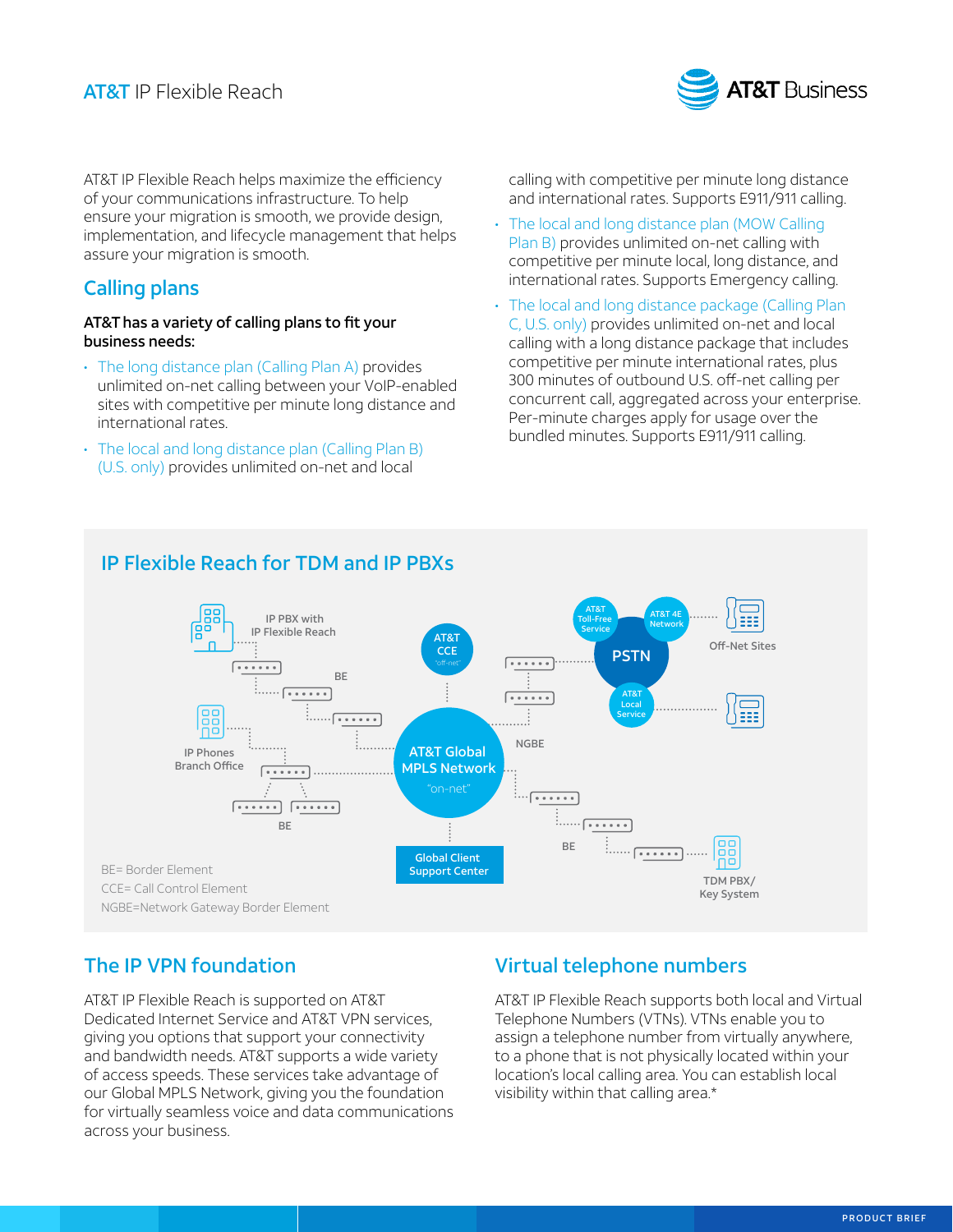



# Enhanced features

Enhanced Features are optional for AT&T IP Flexible Reach users and provides both line and trunk features as well as a customer portal to manage features and users and create reports.

Line Features are telephone number-based capabilities that provide end users with a variety of management (e.g. sequential and simultaneous ringing), call forwarding, and call transfer options.

The Trunk Call Routing feature provides the ability to aggregate multiple IP Flexible Reach IP trunks and allow these trunk groups to work together to support load balancing, redundancy, and overflow routing capabilities for inbound calling.

# IP Flexible Reach mobile client

The IP Flexible Reach mobile client is a mobile application for iOS and Android. When enabled, this app allows users to make and receive calls over their existing cellular service using their IP Flexible Reach business identity. The IP Flexible Reach mobile client also allows the user to change call forwarding features, simultaneous ring, and sequential ring from their mobile device.

### Centralized call delivery and branch office IP PBX extensions

Centralized call delivery authorizes routing of calls originating from various locations across the country and answering them at your preferred central location.

The Branch Office Extensions (BOE) capability delivers telephone numbers for all your branch office sites and is supported by a single centralized IP PBX located at your IP Flexible Reach site. You can use your existing IP data network to distribute the calls to your branch office sites, which allows you to utilize your IP PBX to support IP phones without additional hardware.

# IP Flexible Reach for key systems